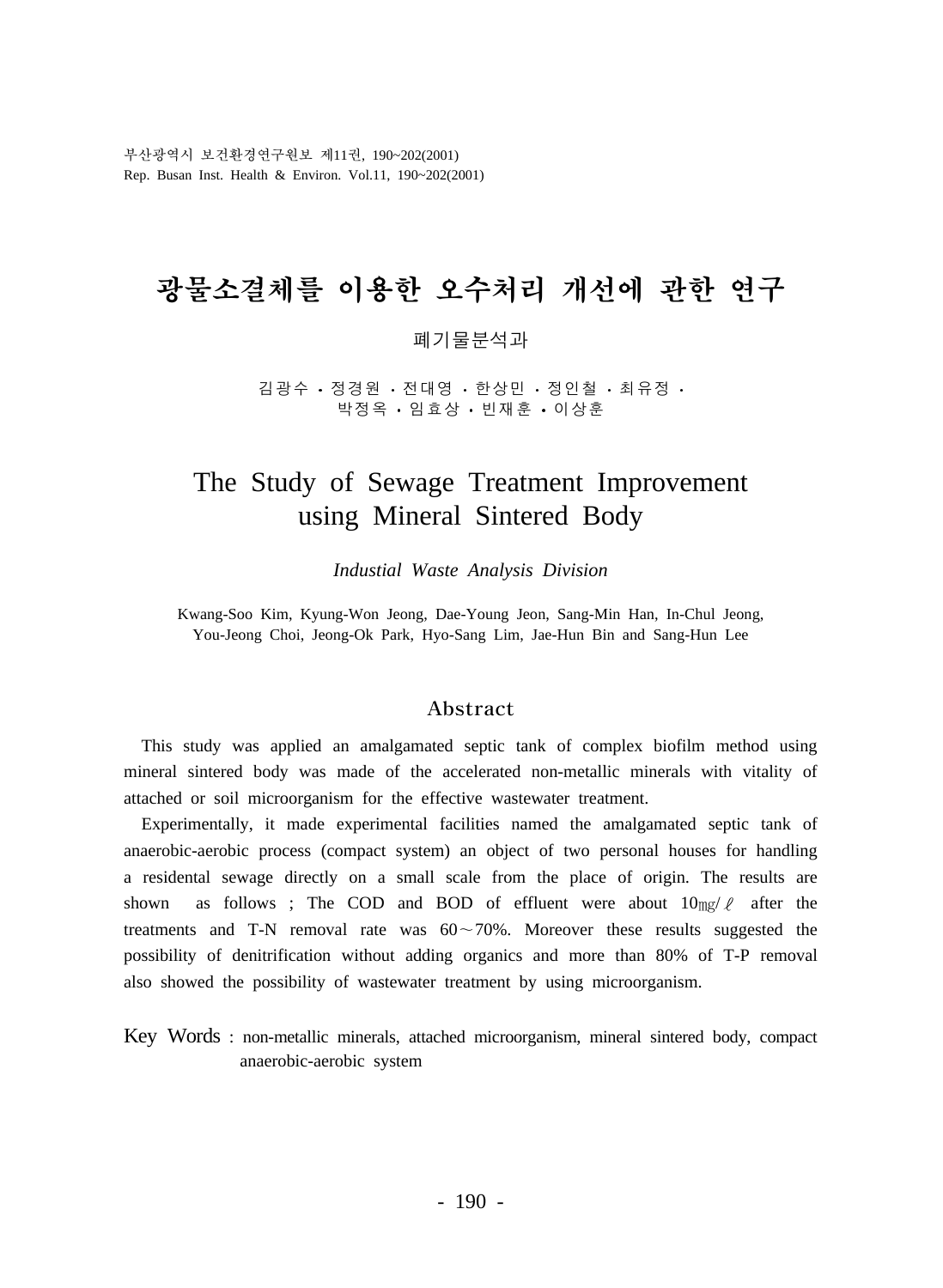### 서 론

우리나라에서 하루에 배출되는 하폐수 량은 2.200만톤으로 이 중에 하수가<sup>1)</sup> 약 67%정도인 1.480만톤을 차지하고 있어 수질을 개선하기 위해서는 하수의 적정처리는 필연적이라고 할 수 있다. 하수처리율 또한 60.9%로서<sup>2)</sup> 나머지 39.1% 중의 일부는 오수정화시설 또는 정화조에서 처리되고 있으나 기존의 분 뇨정화조의 경우 분뇨이외의 기타 생활 오수는 정화대상에 포함되지 않을 뿐만 아니라 처리 후에도 BOD 150 mg/ℓ이 상의 고농도 오염물질이 하천 등으로 그 대로 배출되어 수질오염을 가속화시키고 있다. 일반정화조로 개발된 국내·외의 제 품은 하천이나 호소의 부영양화와 해마 다 인근 해역의 양어장 피해 등의 워인 이 되는 적조현상 등을 유발하는 질소와 인의 제거에 대한 근본적인 대책이 이루 어지지 못하고 있는 실정이다<sup>3~8)</sup>.

한편, 발생원이 산재하여 경제적 및 기술적인 문제점으로 인해 하수관 건설 이 어려운 농·어촌이나 중 · 소도시 외곽 · 용 실험실에서 제조한 광물 소결체로서<sup>9)</sup> 지역의 각 가정 및 소부락 단위에서 오 염물질을 처리하기 위하여 본 연구자들

은 하수를 효과적으로 처리 할 수 있도 록 각종 비금속 광물들을 혼합하여 부착 성 미생물 및 토양 미생물의 활동을 촉 진시킬 수 있는 다공성 광물 소결체를 이용한 복합생물막공정 (생물학적분해+ 여과+흠착)의 생물학적인 처리 방식으 로 합병정화조를 도입하여 발생원에서부 터 오염물질을 효율적으로 처리할 수 있 는 합병정화조에 관한 연구를 하고자 한 다.

따라서 본 연구에서는 주택용 소규모 의 생활하수를 발생원에서 바로 처리하 기 위해서 단독주택 2가구를 대상으로 하여 소규모의 무산소-호기 공정의 함 병정화조 실험장치를 설치하여 국내생활 하수의 처리를 위한 고효율의 소규모 오. 폐수 정화장치의 연구개발에 그 목적을 두었다.

### 실험재료 및 방법

#### 1. 실험재료

실험에 사용한 담체는 동아대 자원활 Table 1에 화학적 조성을 나타내었다. 그리고 Table 2에 광물 소결체의 물

Table 1. Chemical components of activated ceramic

| Component   $\text{SiO}_2$   $\text{Al}_2\text{O}_3$   $\text{Fe}_2\text{O}_3$   CaO   MgO   Na <sub>2</sub> O   K <sub>2</sub> O   TiO <sub>2</sub>   note |  |                                          |  |  |     |
|-------------------------------------------------------------------------------------------------------------------------------------------------------------|--|------------------------------------------|--|--|-----|
| %                                                                                                                                                           |  | 86.14 6.32 1.83 0.89 1.10 2.34 1.16 0.22 |  |  | 100 |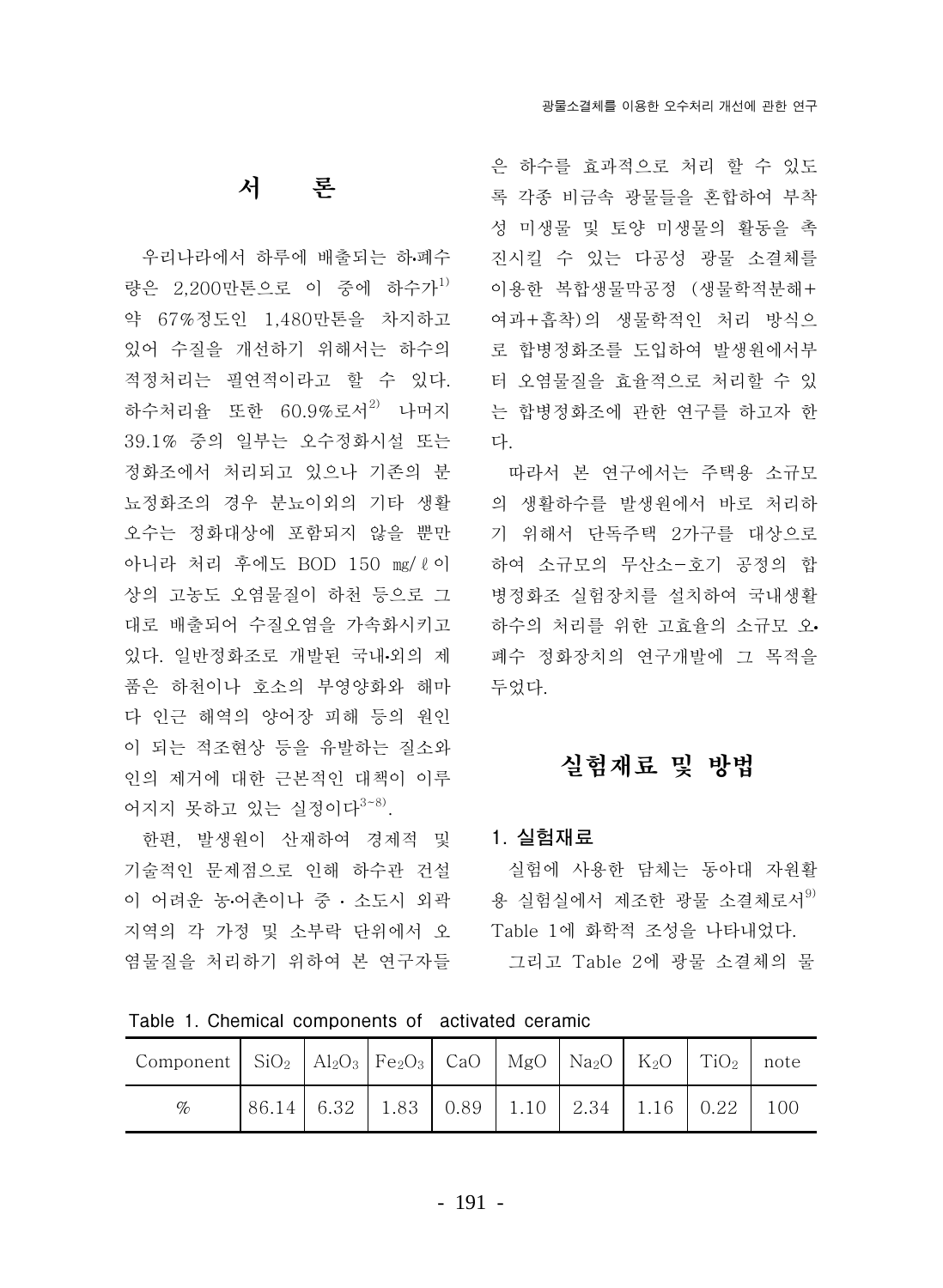| Item                               | Measurement value                                             |  |  |
|------------------------------------|---------------------------------------------------------------|--|--|
| Surface area                       | $5.3 \sim 5.8 \text{ m}^2/\text{g}$                           |  |  |
| True specific gravity              | $2.42 \sim 2.52$                                              |  |  |
| Apparent specific gravity          | $0.68 \sim 0.74$                                              |  |  |
| Porosity                           | $71 - 73\%$                                                   |  |  |
| Electric conductivity              | $10^{-12} \approx 10^{-13}$ Ohm <sup>-1</sup> m <sup>-1</sup> |  |  |
| Thermal conductivity $(\lambda)$   | $0.05 \sim 0.5$ Kcal/m·h·°C                                   |  |  |
| Cation exchange capacity $(C.E.C)$ | $\pm 60$ meg/100g                                             |  |  |
| Compressive strength               | $90 \sim 180 \text{ kg/cm}^3$                                 |  |  |
| $Size(\emptyset)$                  | $1 \,\mathrm{mm} \sim 20 \,\mathrm{mm}$                       |  |  |
| Type                               | granule, ball, cylinder                                       |  |  |
|                                    |                                                               |  |  |

Table 2. Physical characteristic of ceramic media

리적 특성을 나타내었다. 비표면적은 5.3~5.8㎡/g, 진비중은 2.42~2.52 정도 이고 겉보기 비중은 0.68~0.74이며 공 극율은 71~73% 정도를 나타내고 있고 크기는 5㎜를 사용하였으며 형태는 실린 더형을 선택하여 실험하였다.

### 2. 실험장치 및 방법

본 실험장치의 모식도를 Fig. 1에 나 타내었다.

Fig. 1에서 볼 수 있는 바와 같이 혐 기성 반응조는 0.5㎡의 용량을 가지며 있으며 각 조에는 6개의 입상을 상하로 엇갈리게 배치하였다. 용존 산소의 농도 는 0.2mg/ l 정도로 유지시켰다.

호기성 반응조는 0.8m3의 용량으로 광 물 소결체를 sheet상으로 조 용량의 5% 가 되도록 충진하였으며 정류판에 의해

3개조로 나뉘어져 있고 각 조에 3개씩 모두 9개의 sheet를 상하로 엇갈리게 배치하여 무산소 반응조와 호기성 반응 조에서는 하수가 sheet 상을 수직으로 통과하도록 설치하여 미생물과 하수와의 접촉이 원활하도록 하였고 용존 산소 농 도는 air blower를 이용하여 2.0mg/ l 이상이 유지되도록 운전하였다.

여과조는 0.3m3의 용량을 가지며 층상 으로 광물 소결체를 2단 이상으로 조 용 량의 30%를 충진시켰으며 처리 과정을 거친 후에는 월류판(weir)을 통해 처리 수가 넘어가도록 설치하였다.

본 실험에 사용한 대상 폐수는 단독주 택 2가구(각 가구 당 5인 가족으로 구 성)의 분뇨와 생활 잡배수가 혼합된 생 활하수이다. 유입 하수량은 하루에 2000 ℓ 이며 유량 반송은 공기부상장치 (air lift)를 이용하였고 슬러지 반송은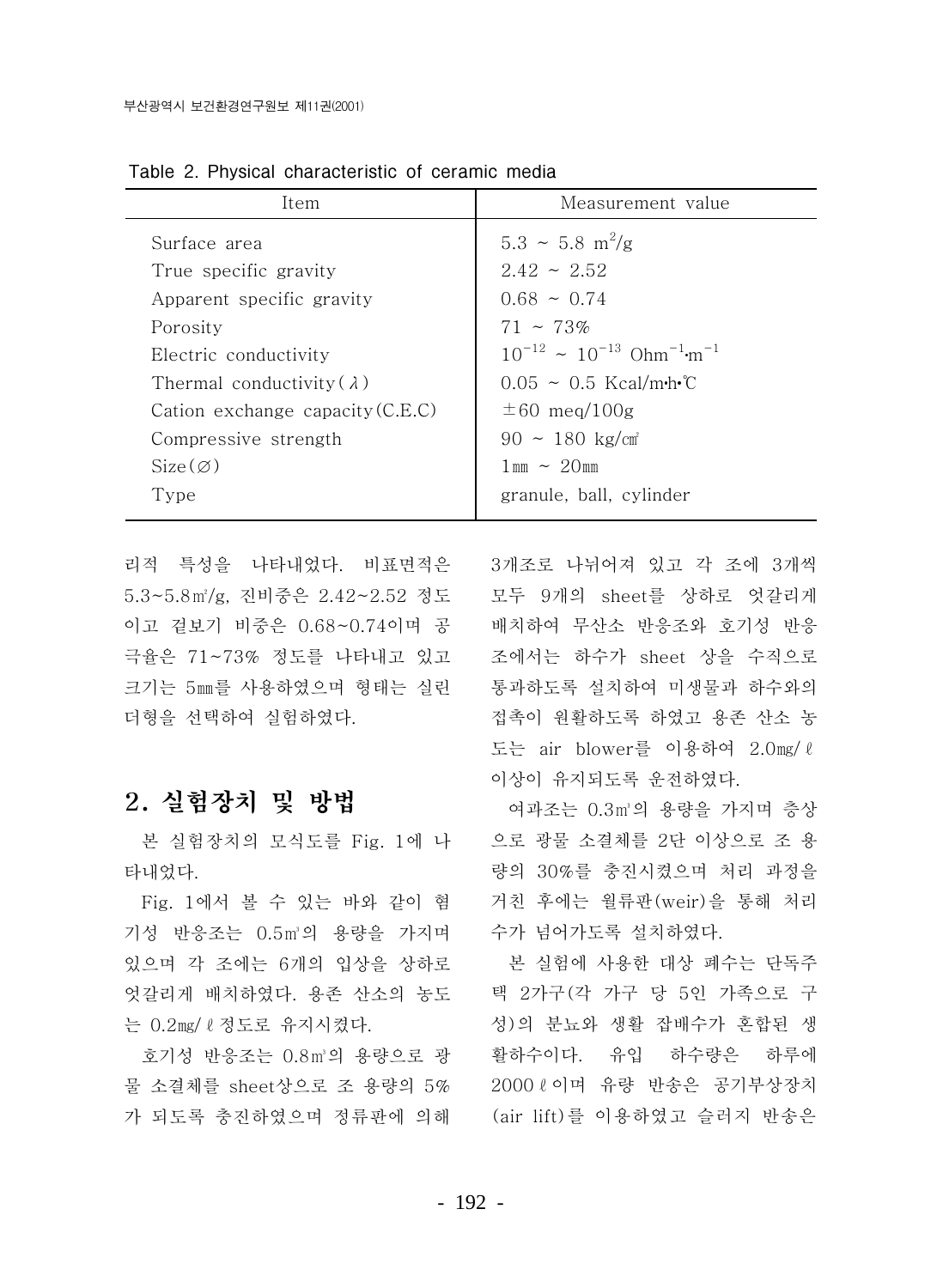

- 1. Anaerobic reactor and flow control tank (Arrangement of Bed type) 2. Anoxic reactor
- (Arrangement of Sheet type)
- 3. Aerobic reactor (Arrangement of Sheet type) 4. Biofilter tank (Arrangement of Bed type)
- 5. Equipment of air lift
- 6. Activated ceramic
- 7. Air diffuse tube

#### Fig. 1. Municipal wastewater and sludge flow sheet of research equipment.

정량펌프를 이용하였다. 유입수의 평균 pH는 8.0이고 평균온도는 22.4℃로 실 험 기간이 여름부터 초가을까지(7월 15 일~9월 15일)로 다소 높은 편이다. 이 들 각 반응조의 운전 및 설계조건을 Table 3에 나타내었다.

광물 소결체에 미생물 부착은 10일 정도의 미생물 식종 기간을 거친 후 사

용하였다. 그리고 시료의 채취는 매일 동일 시간(오전 10시~11시)에 채취하 였으며 시료는 COD, BOD, SS, T-N, T-P에 대하여 Standard Methods에<sup>10)</sup> 준해서 분석하였다. 한편 소규모 오수처 리시설의 설계기준 아래와 같다.

#### (1) 유량 조정조의 체적 산정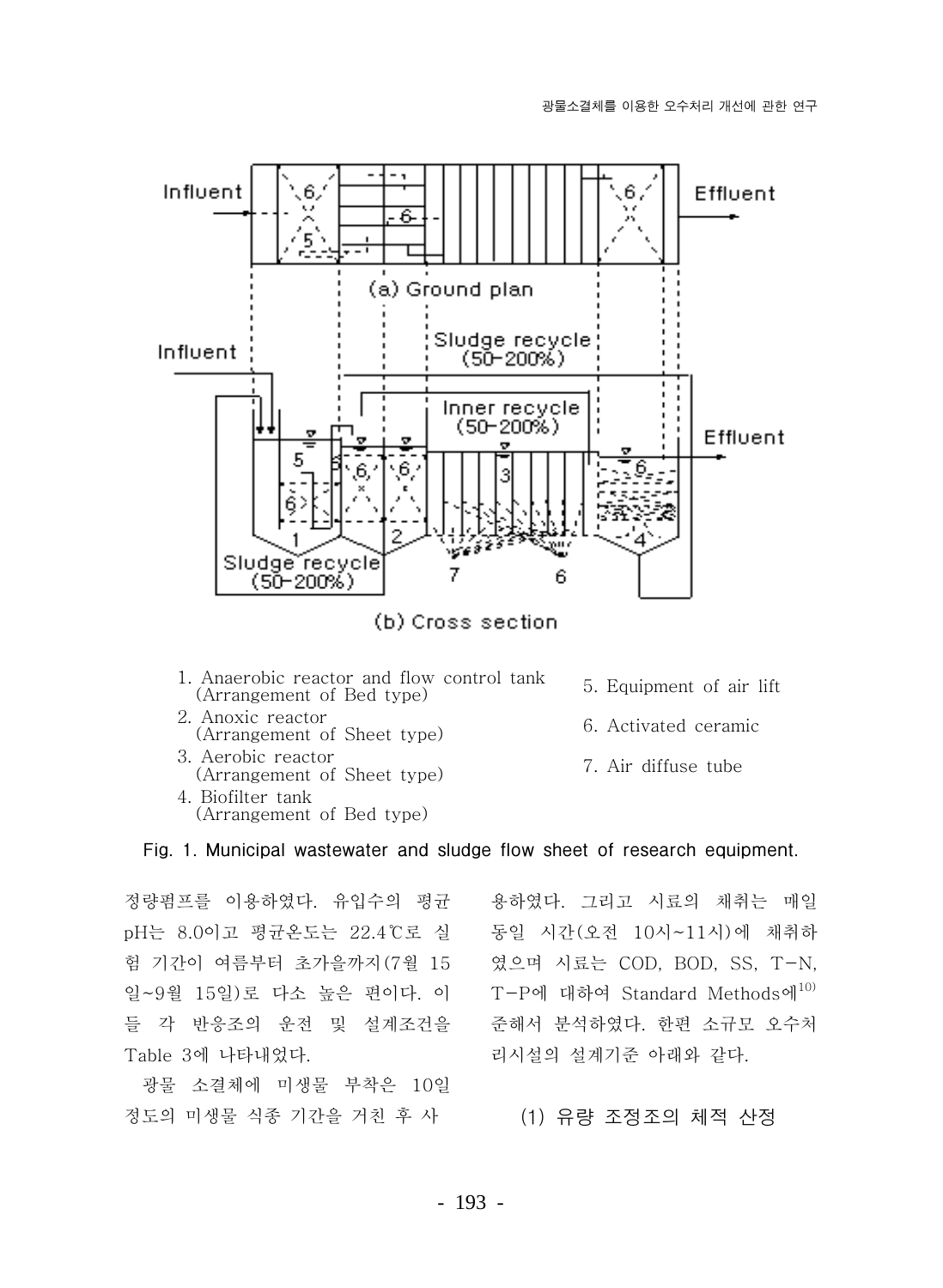| Condition<br>Reactor | $Volume(m^3)$ | HRT(hr) | Media loading<br>ratio $(\%)$ | Media loading<br>type   |
|----------------------|---------------|---------|-------------------------------|-------------------------|
| Anaerobic<br>reactor | 0.5           | 6       | 30                            | Bed type                |
| anoxic reactor       | 0.3           |         | 5                             | Sheet type              |
| aerobic reactor      | 0.8           | 10      | 5                             | Sheet type              |
| biofilter reactor    | 0.3           | 4       | 30                            | Multi layer<br>bed type |

Table 3. Driver and plant condition of each reactor

조 부피를 계산하여 요구되는 조정조 부 있어서는 기존의 활성 슬러지 공정에 비 피로 하다.

-. 그러나, 시간에 따른 배출유량의 자료가 없으므로 하루 유입유량의 최소 <> 성 슬러지 공법에서의 최대허용치를 기 20% 이상을 필요한 조정조 부피로 산정 한다. 따라서 하루 발생량 2.0m3의 부하율인 0.3kg BOD/m3/day을 기준으 20%이상을 계산하면 0.4 m3이 된다. 설계상 얻어진 유량조정조의 부피는  $0.388$ m $^{3}$ 으로 오수정화시설에서 산정하 는 방법으로 한 경우와 유사한 용량이 다.

※ 비고 : 오수정화시설에서의 유량조정 조 산정법

 $V{=}(\frac{Q}{T}-\frac{k\cdot Q}{24})\cdot\, T{=}(\frac{2.0\,\,m^3}{12}-\frac{1.5\cdot 2.0\,\,m^3}{24})$  $\cdot$  12 = 0.25 m<sup>3</sup>

여기서 V : 유량 조정조 용적 $(m^3)$ Q : 하루 발생 오수량 (m<sup>3</sup>/day) - 총 BOD 부하량 : T : 오수 배출 시간(hr)  $k$  : 유량 조정비 $(1.5)$ 

(2) 제 1단 호기성 처리조

-. 일정 방류량 선에 대한 최대 조정 생물막으로 폐수를 처리하는 경우에 하여 높은 유기물부하를 적용시킬 수 있 으나. 처리시스템의 안정성을 위하여 활 준으로 하고자 한다. 폭기조의 최대허용 로 하여 호기성 처리조의 필요 조용량을 구하면 다음과 같다.

> 0.25 kg BOD/day  $\div$  0.3 kg BOD/  $m^3$ /day  $\approx 0.83$  m<sup>3</sup>

- -. 인구 당량 당 오수 발생량(5인 기준) :2 m<sup>3</sup>/day ÷ 5 man = 0.4 m<sup>3</sup>/man/ day
- -. BOD 인구 당량 : 200  $\varrho/m^3 \times 0.4 \frac{m^3}{m}$ an/day = 500g BOD/man/day
- 500g BOD/man/day  $\times$  5 man =  $2500g$  BOD/man/dav

- 폭기 시간 또는 폭기조내 수리학적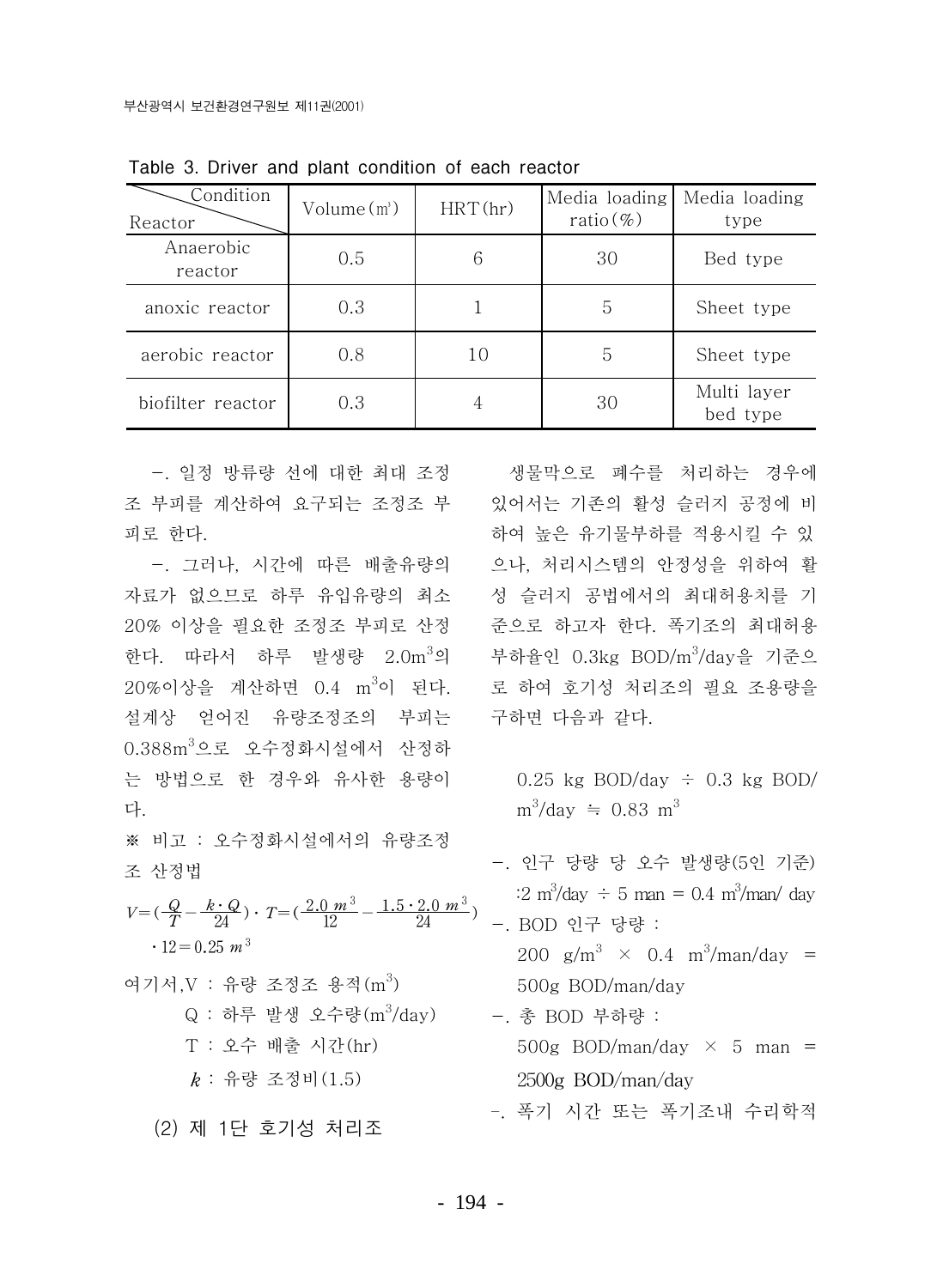- 체류시가 :  $= 0.415$  day ( = 10hr 이상 폭기필요)
	- (3) 잉여 슬러지 발생량 산정 (호기성 처리조)
- -. 유기물 제거량 : 0.251 kg BOD/dav
- -. 제거된 유기물의 슬러지 전환율 :-호기성 조건에서는 85 %로 가정

0.25 kg BOD/day  $\times$  0.85 kgSS/kg  $BOD = 0.21$  kg SS/day

-. 발생된 슬러지 중 90%가 생물막으 로 전환된다고 가정하면 0.189 kgSS/ day가 생물막으로 형성된다. 잉여 슬 러지로 발생되는 양은 0.021m3/day이 - 총 슬러지 발생량 : 된다. 폭기조 용량 1 m<sup>3</sup>의 약 50%가 생물막으로 포집될 때는 역세를 행하 는 것으로 가정한다. 이때 충전된 메디 아의 부피는 전체 호기성 처리조 부피 에 비하여 무시할 수 있을 만큼 작다.

※ 역세 주기 : 슬러지 발생량이 폭기조 용량의 50%인 0.5 m<sup>3</sup>이 되었을 때 역 세를 하는 것으로 하면 다음과 같이 역 세 주기를 얻을 수 있다.

 $0.42 \text{ m}^3 \div 0.021 \text{ m}^3/\text{day} = 20 \text{ day}$ 

-. 발생된 슬러지 중 10%가 2차 임의 = - 8 kg SS = 0.0068 m<sup>3</sup>/dav

성 처리조로 유입되므로 임의성 처리조  $0.83 \text{ m}^3$  ÷  $(0.4 \text{ m}^3/\text{man}/\text{day} \times 5\text{man})$  로 유입되는 슬러지량은  $0.021 \text{ kg}$ SS/day가 된다.

#### (4) 임의성 처리조

-. 유기물 제거량 : 0.021 kg BOD/day -. 유기물의 슬러지 전환은 임의성 조건 이므로 호기성 반응조에 비하여 전환율 감소하므로 이를 30% 이하로 가정하였 때의 슬러지 발생량은 다음과 같다.

- 0.021 kg BOD/day  $\times$  0.3 kgSS/kg  $BOD = 0.0063$  kg SS/day
- -. 1차 호기성 처리조에서 유입된 SS량  $: 0.021$  kg SS/day

임의성 처리조에서 발생하는 슬러지량의 80%가 생물막으로 전환되며 나머지 20% 가 잉여 슬러지로 발생된다고 하면 임의 성 처리조에서 발생되는 총 잉여 슬러지 량은 0.0273kg SS/day가 된다. 따라서 임의성 처리조에서 생물막으로 전환되는 양은 0.0218 kg SS/day, 잉여 슬러지 로 발생되는 양은 0.00546 kg SS/day 가 된다.

-. 잉여 슬러지 농도를 8,000 mg/L로 가정하는 경우

 $(0.0546 \text{ kg SS/day} \times 1 \text{ m}^3/\text{SS})$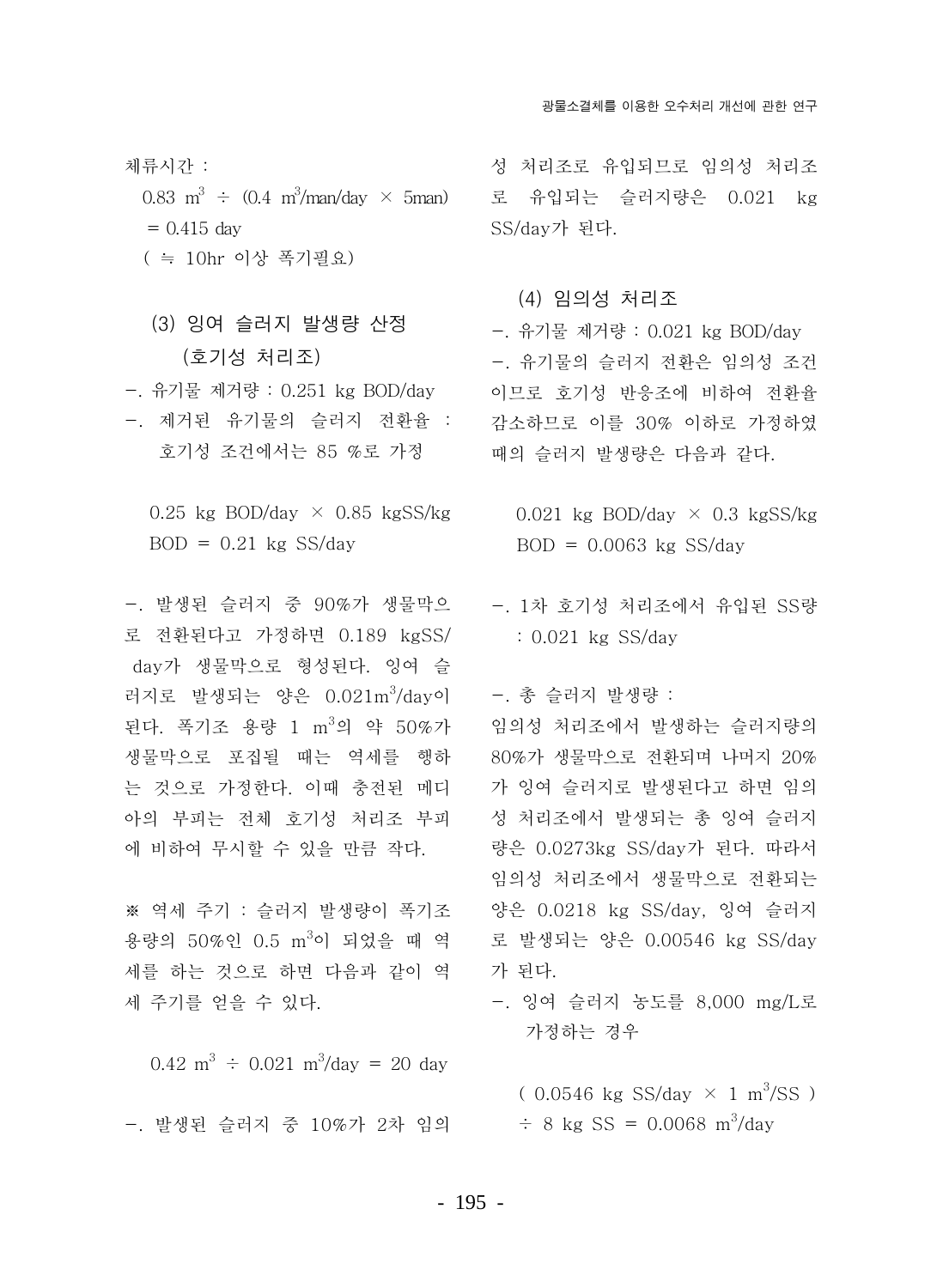슬러지 저류에 필요한 슬러지 수집 조 도 역세를 행하고자 하는 경우에 있어서 의 체적은 0.04m3이다. 그러므로 슬러 - 는 현재 부피의 두 배를 필요로 한다. 지 수집조에서의 슬러지 제거는 약 30 일에 한번씩은 제거를 해야한다.

 $0.04 \text{ m}^3 \div (0.0068 \text{ m}^3/\text{day} \times 1 \text{ day})$  $= 58.8$  day ( 안전계수를 고려할 경우 30일 )

-. 임의성 처리조에서의 슬러지 발생량 : 발생되는 슬러지량의 80%가 생물막으 로 전환된다고 가정하였을 때의 역세주 기는 다음과 같이 산출된다.

임의성 처리조 내에서의 생물막에 부 착된 미생물 농도를 약 8.000 mg/L로 가정하면.

생물막에서 형성된 슬러지의 부피

- $= 0.0218$  kg SS/day  $\div 8$  kg SS/  $m^3$  SS  $= 0.00273$  m<sup>3</sup>SS/ day
- 따라서 호기성 처리조에서와 마차가지

로 조용량의 50%인 0.16 m3의 슬러지 Fig. 1의 흐름도에 따라 유입되는 유입 가 발생되는 경우에 역세를 한다고 가정 하였을 경우의 역세 주기는 30일 주기 로 하는 것이 좋다.

```
0.16 m<sup>3</sup> \div 0.00273 m<sup>3</sup> SS/day
= 58.63 day
( 안전계수를 고려할 경우 30일 )
```
슬러지를 24시간 저류시키다고 할 때 만약 1차 호기성 처리조와 같은 주기

### 결과 및 고찰

본 연구에서는 단독 주택의 오수 및 분뇨를 대상으로 2개월 정도 연구하는 과정에서 유입수를 매일 동일한 시간대 에 시료를 채수하여 실험했음에도 불구 하고 유입수의 오염 농도의 변동폭이 매 우 큰 것을 볼 수 있었다. 이것은 가정 에서 배출되는 하수가 일정하지 않고 시 간별 변화나 일별 변화가 심한 것을 알 수 있었다.

이런 관점에서 현재 사용되고 있는 정 화조를 고려한다면 운전상에서 볼 때 시 간별이나 일별의 오염 농도의 변화에 따 른 충격 부하의 영향이 있을 것으로 사 료되어 졌다. 따라서 본 연구에서는 이 런 문제를 해결하고 유출수의 유기 오염 농도를 대폭 낮추기 위한 소규모 오수 및 하폐수 정화 장치의 개발을 위하여 수와 유출수를 채수하여 BOD, COD, T-P. T-N. 및 SS의 농도 변화를 부석 하면서 실험 장치를 우전한 결과는 다음 과 같다.

#### 1. BOD의 제거효과

유입수 및 유출수를 채수하여 BOD의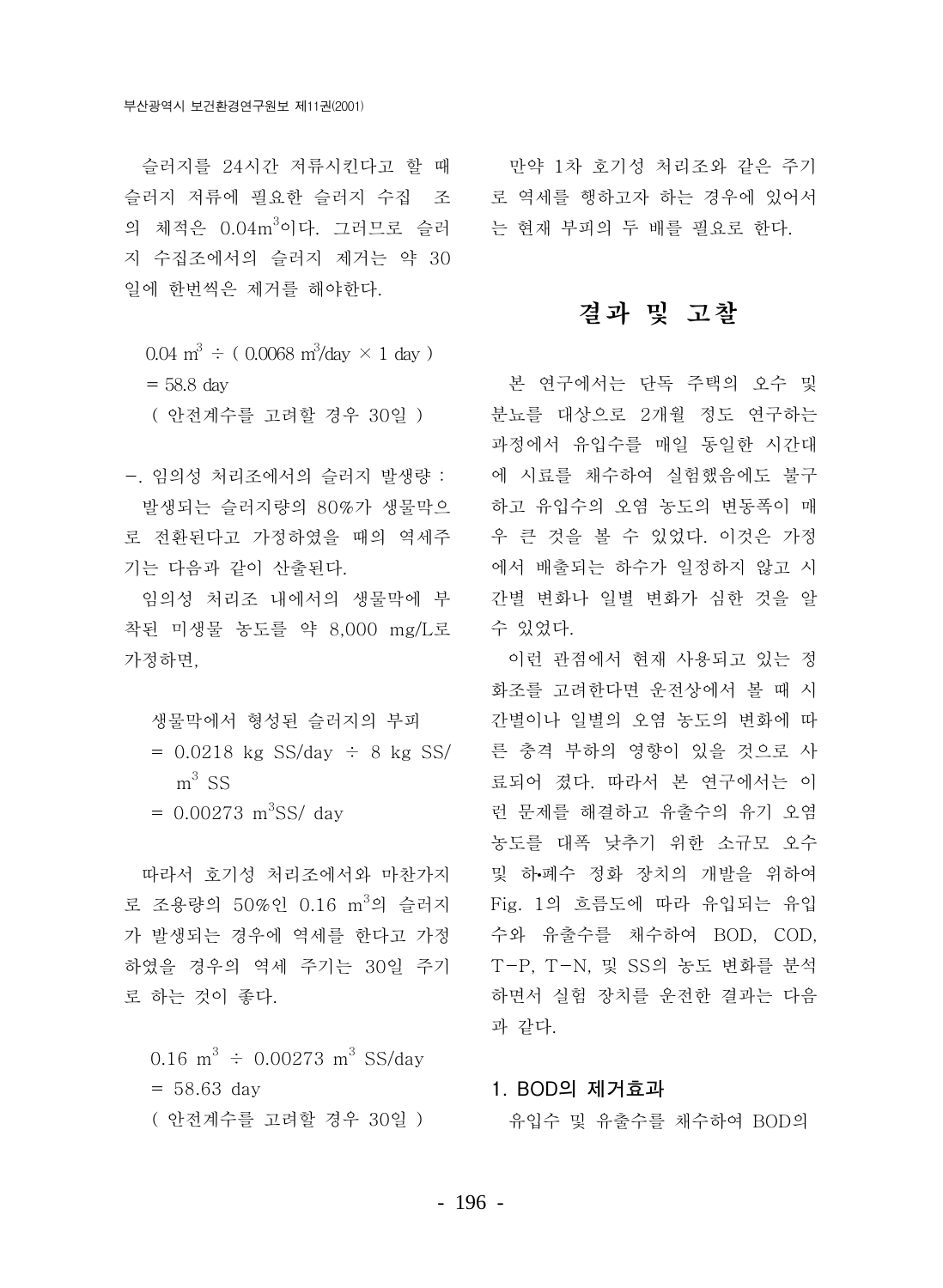

Fig. 2. Variation of BOD concentration.

제거 효율을 측정한 결과를 Fig. 2에 나 타내었다.

Fig. 2에서 볼 수 있는 바와 같이 유 입수의 BOD는 80∼230 mg/ℓ 정도로 COD와 마찬가지로 그 변동폭이 매우 심하게 나타나는 것을 볼 수 있다. 그러 나 본 실험 장치를 거쳐서 방류되는 방 류수는 15 mg/ l 전후로 일정하게 방류 되고 있는 것을 볼 수 있다.

이것은 현재 오수 정화 시설의 방류수 수질 기준이 특정 지역에 대해 생물화학 적 산소 요구량(BOD)은 30 mg/ l 이하 로 규정되어 있으므로 오수 및 하 · 폐수 정화 장치로써는 충분하며, 앞으로도 합 병 정화조 설치가 의무화되고 하수 처리

장의 방류수 기준과 동일한 방류수 기준 인 20 mg/ l 가 적용되는 경우에도 충분 히 만족시킬 것으로 사료된다.

### 2. CODcr의 제거효과

BOD의 측정과 동일하게 동일시간대 에 유입수와 유출수를 채수하여 CODcr 의 제거 효율을 측정한 결과를 Fig. 3 에 나타내었다.

Fig. 3에서 볼 수 있는 바와 같이 유 입수의 CODcr농도는 60~195 mg/ ℓ 정 도로 그 변동폭이 매우 심하게 나타나는 것을 알 수 있다. 본 연구 장치를 거쳐 서 방류되는 방류수의 수질은 초기 30 일 정도에서는 10 mg/ℓ 전후로 배출되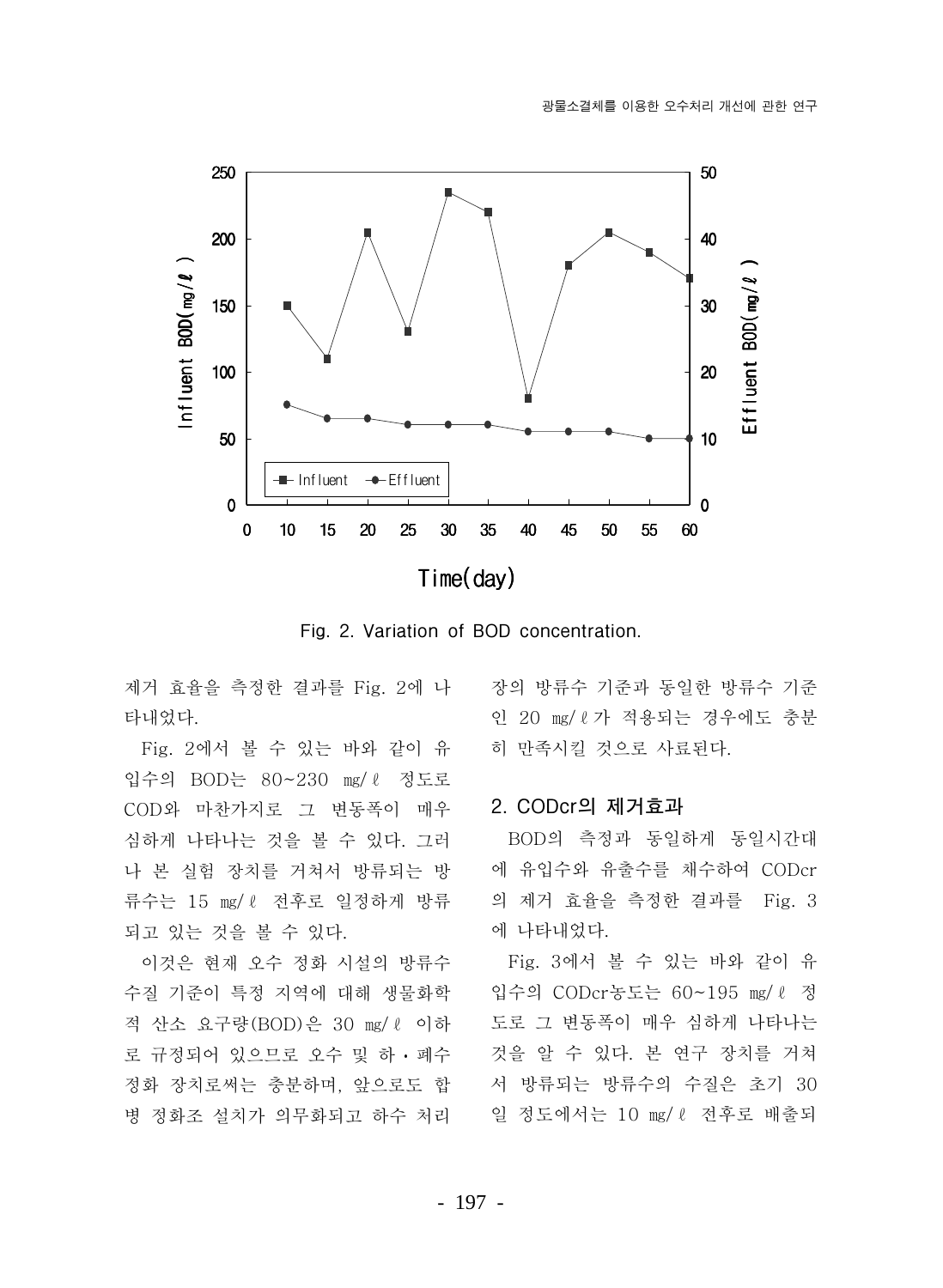

Fig. 3. Variation of CODcr Concentration.

었으나 시간이 지나면서 8 mg/ l 이하로 안정적으로 처리되는 것을 확인할 수 있 었다. Fig. 3에서 볼 수 있는 것과 같이 유입수 농도의 큰 변동에도 일정하게 유 출되는 것으로 보아 미생물들이 안정적 으로 활동한다는 것을 추측할 수 있었 다.

#### 3. T-N 제거효과

본 연구는 소규모 하폐수 및 오수처리 장치의 개발을 위한 실험 장치에 질소의 제거 효율을 높이기 위하여 Fig. 1때 순 환되는 유량은 무산소조의 용존 산소가 0.2 mg/ l 를 넘지 않을 정도의 유량을 반송시켰다.

일반적으로 폐수 처리 과정에서 대부 분의 질소는 호기성 반응조를 거치는 과 정에서 질산(NO3 )으로 산화된 상태로 존재하기 때문에 이것을 질소가스(N2) 상태로 환원시켜 주어야 탈질이 가능하 다. 그러므로 본 연구에서는 폐수 처리 과정에서 질산(NO3 )의 환원을 위하여 유기 물질을 외부에서 공급하지 않고 하. 폐수 중에 있는 오염 물질을 탄소원으로 하여 자체적으로 해결하고자 Fig. 1에서 볼 수 있는 것과 같이 호기성 반응조를 통과한 일부의 유량을 무산소 반응조로 수화시키는 방아을 채택하였다. 이 방아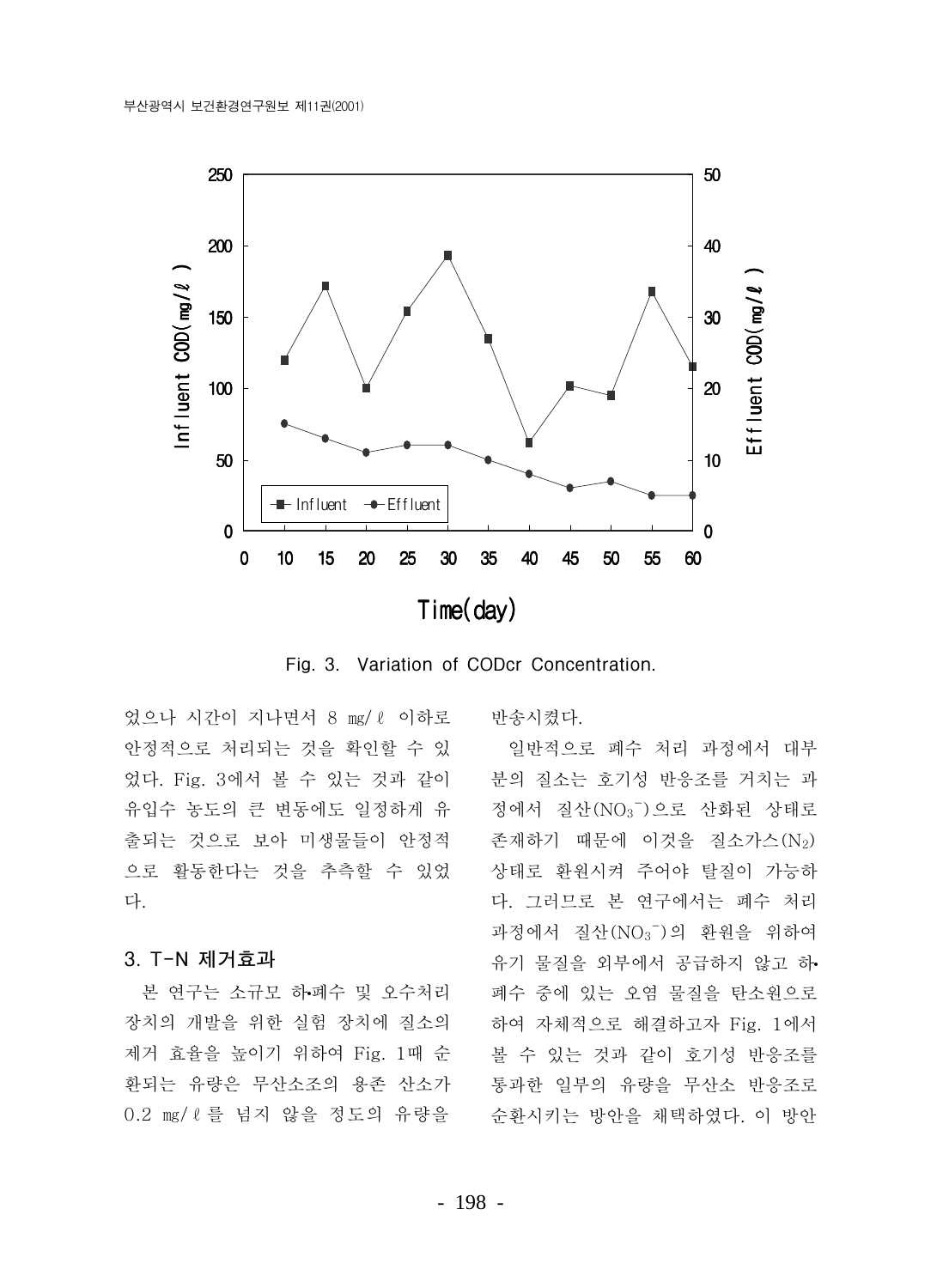

Fig. 4. Variation of T-N concentration.

를 이용하여 T-N의 제거효율을 실험한 결과를 Fig. 4에 나타내었다.

Fig. 4에서 볼 수 있는 바와 같이 유 입수의 총질소(T-N)는 30~75 mg/l 정도로 그 변동폭이 상당히 큰 것을 볼 수 있었으나 유출수의 경우는 총질소가 60~80% 정도 제거되어진 10~15 mg/ ℓ 정도로 일정하게 배출되는 것을 볼 수 있어 1996년 1월에 제정된 하수 종 말 처리시설의 방류수 배출 기준을 충분 히 만족시켜 주고 있는 것을 볼 수 있 다. 따라서 합병 정화조 내에서 외부에 서 탄소워의 공급 없이 자체적인 탈질이 가능함을 알 수 있었다.

#### 4. T-P 제거효과

폐수 중에 인의 제거에 관해서는 일반 적으로 화학적 처리로<sup>11)</sup> 칼슘(calcium), 알루미늄(aluminum), 철(iron) 등의 염 을 투입하여 불용성 침전을 유도 한 후 침전지 혹은 여과지에서 제거한다. 한편 인은 생물의 성장에 중요한 필수 영양소 이기 때문에 생물학적인 하.폐수 처리 과 정에서는 세포함성에 의하여 일부가 제 거된다.

본 연구에서는 소규모의 오수 및 폐수 장치에서 화학적 처리를 할 경우 경제적 인 문제는 물론 침전물의 처리 및 운전 에 막대한 어려움이 따르기 때문에 생물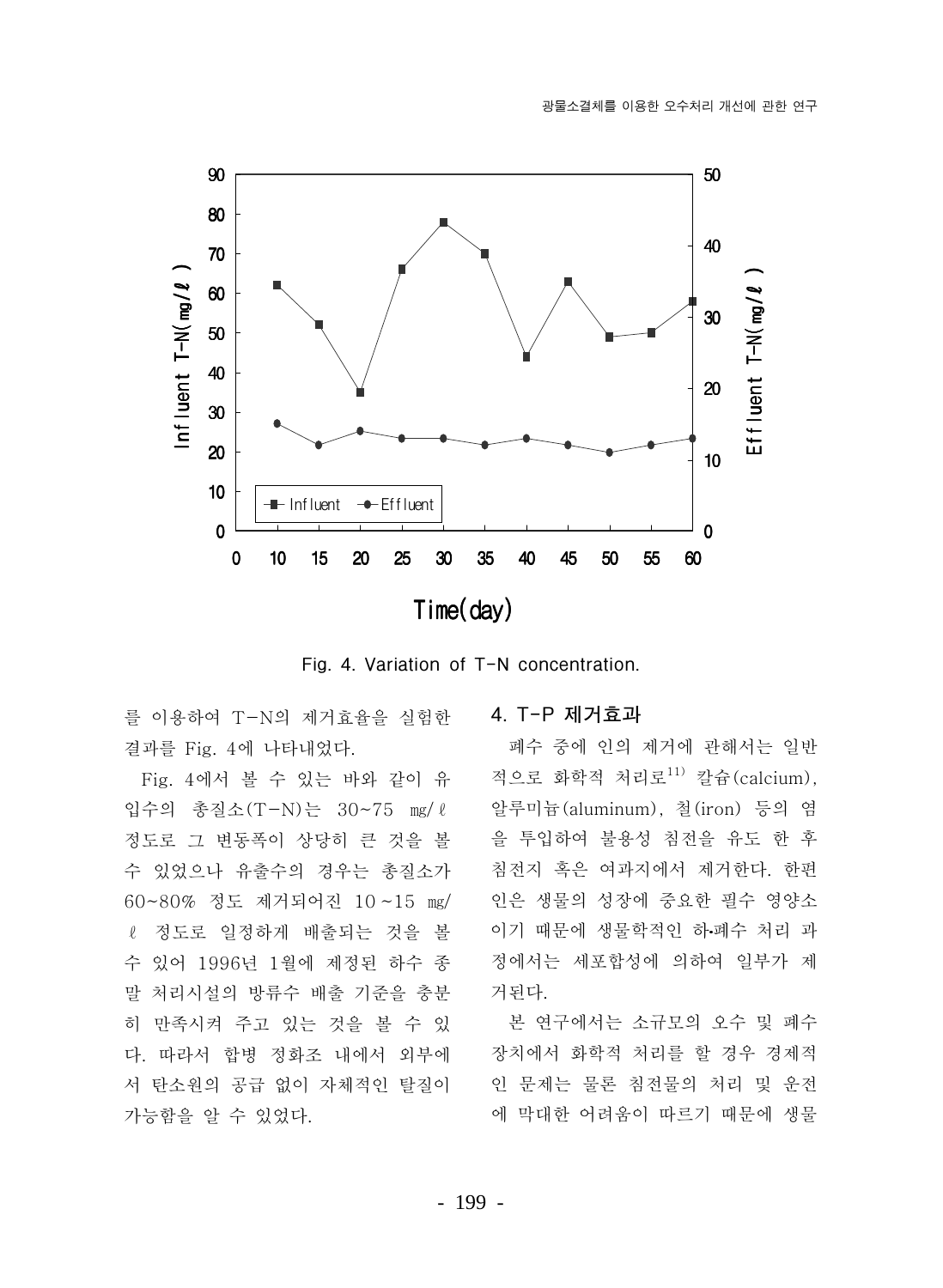

Fig. 5. Variation of T-P concentration.

학적 처리에 관심을 가지고 인의 제거 효율 실험을 하여 그 결과를 Fig. 5에 나타내었다.

Fig. 5에서 볼 수 있는 것과 같이 유 입수의 총인(T-P)의 농도는 5~16 mg/ ℓ 정도로 일별에 따라서 상당하게 농도 변화가 일어나고 있는 것을 볼 수 있었 다. 그러나 유출수의 경우는 폐수 중의 인이 80%정도 제거되어진 1~2 mg/l 정도로 낮아져 있는 것을 볼 수 있다. 따라서

본 연구 과정에서는 부영양화의 워인 이 되는 인의 제거를 생물학적으로도 처 리가 가능할 수 있음을 확인할 수 있었다.

#### 5. 부유물질(SS)의 제거

일반적으로 하 폐수처리 과정에서 생물 학적인 처리를 할 때는 유기오염 물질의 제거가 주 대상이 된다. 한편으로 부유 물질(SS)의 제거도 BOD의 제거와 같은 의미로 보는 경우도 많이 있으며 일반적 으로 육안으로 관찰할 때 부유 물질의 존재 여부는 물의 맑기 정도를 나타내므 로 본 연구 장치에서 부유 물질이 어느 정도 제거되는가를 관찰하여 보았다. 여기에서도 앞의 경우와 동일한 조건에 서 유출수와 유입수를 채수하여 분석한 결과는 Fig. 6과 같다.

Fig. 6에서 볼 수 있는 바와 같이 유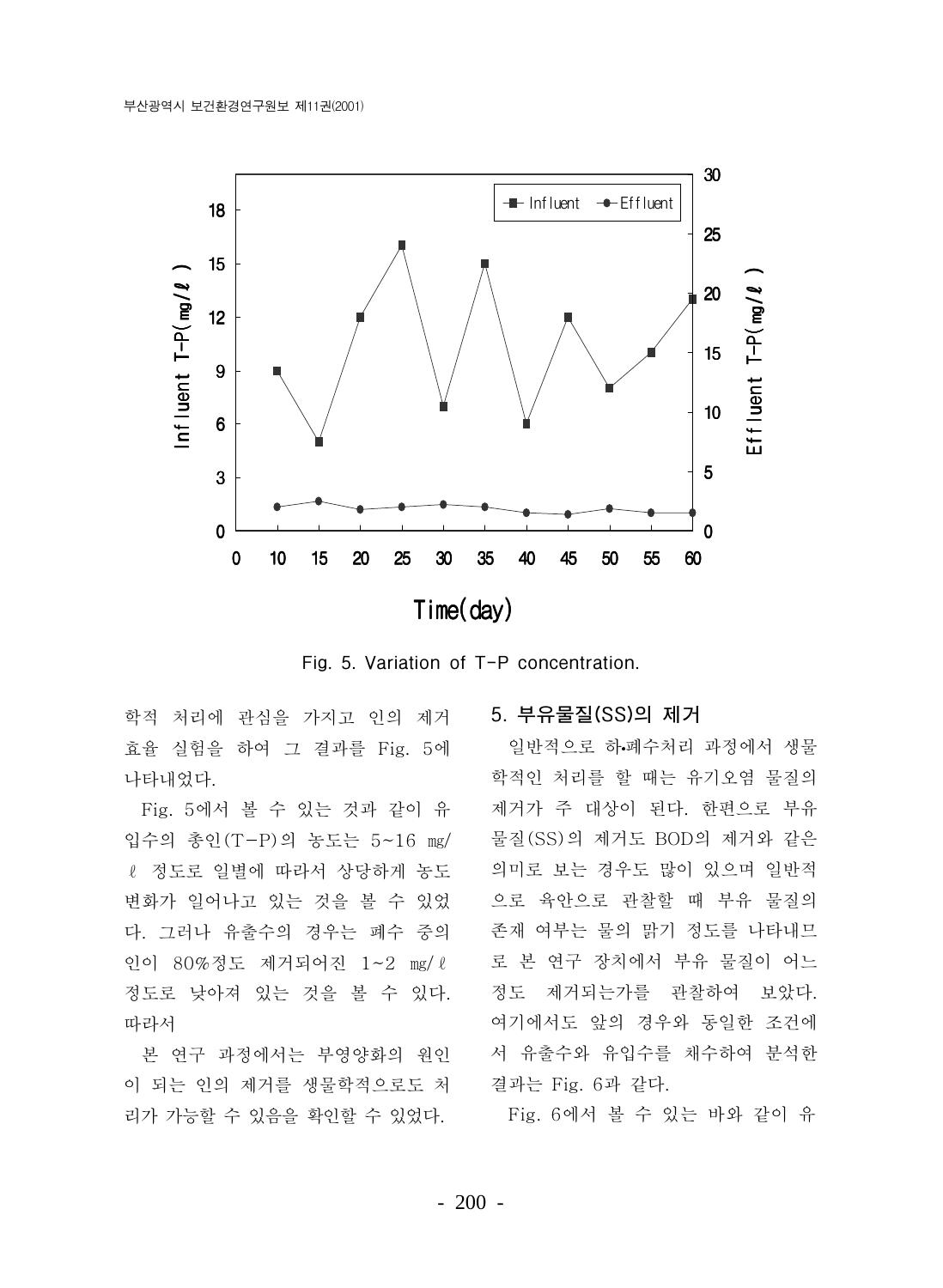

Fig. 6. Variation of SS concentration.

입수의 부유 물질의 농도가 60~180 mg / 8 정도로 일별의 변화 폭이 큰 것을 • 활용한 합병정화조를 연구한 결과는 다 볼 수 있었다. 그러나 유출수의 경우는 부유 물질의 농도가 1 mg/ l 정도로 안 정적으로 배출되는 것을 볼 수 있으므로 현장적용 가능성이 매우 높을 것으로 사 료된다.

#### 결 론

소규모 사업장이나 도시외곽지역 및 농어촌 등에서 발생되는 하폐수 및 오 수를 정화시키고 또한 물의 재사용가능 성을 위하여 소규모 오수 및 하폐수 정

화장치의 개발을 위하여 광물 소결체를 음과 같다.

- 1. 유입수의 COD, BOD의 농도의 변동 폭이 매우 큰 것을 볼 수 있었으나 본 실험 장치를 통과한 후의 유출수 의 COD, BOD의 농도는 10 mg/l 전후로 안정적으로 배출되는 것을 볼 수 있어 유입수의 농도 변화의 충격에도 안정적이었다.
	- 2. 부영양화의 워인이 되는 오 · 폐수 중의 총질소(T-N)의 제거를 위하 여 호기성 반응조를 거친 일부의 유